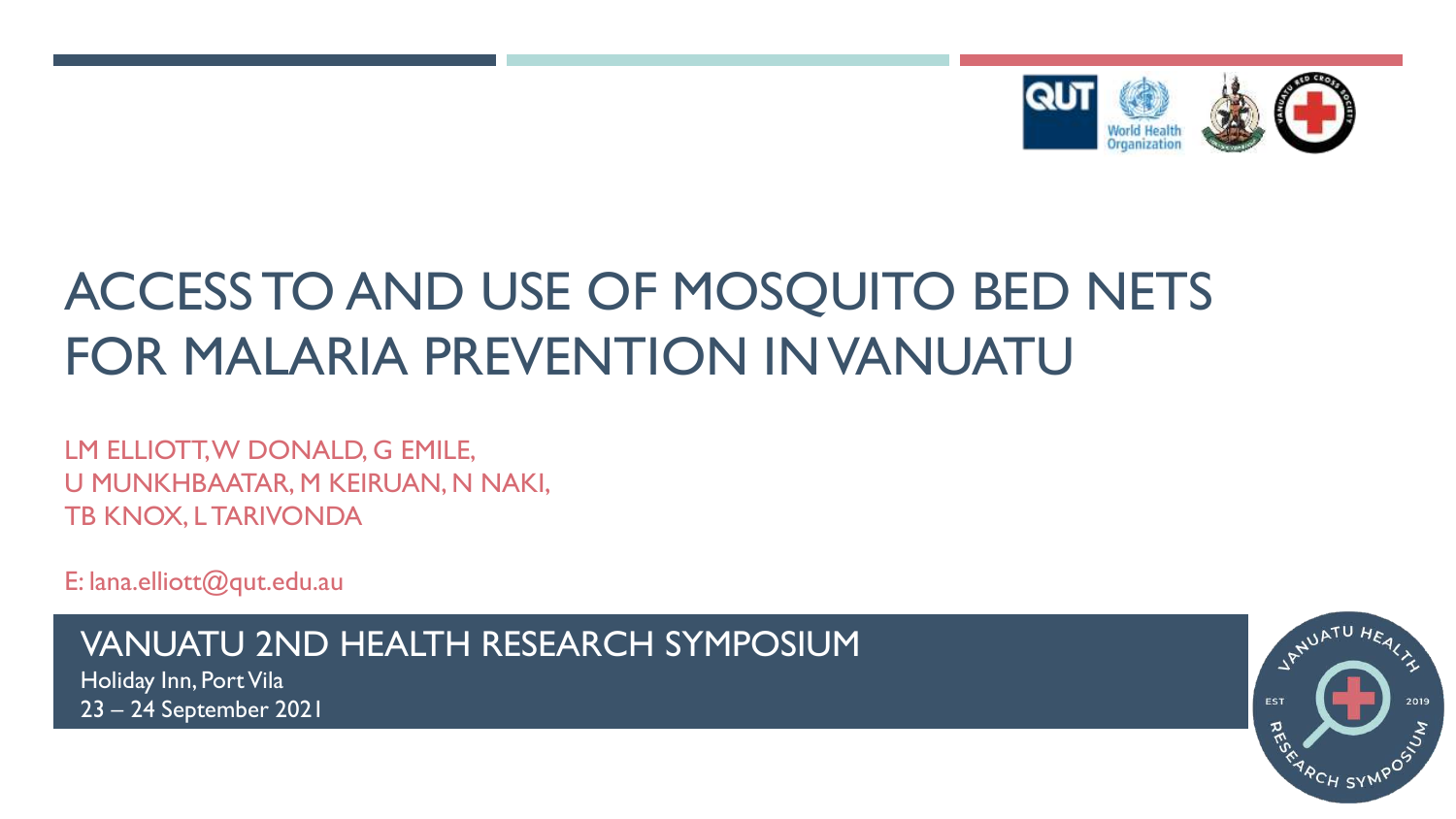## INTRODUCTION

- **The Ministry of Health and its partners have consistently worked to contain and** eliminate malaria across Vanuatu
	- Annual parasite incidence has fallen from 74 per 1,000 in 2003 to 3.7 per 1,000 in 2017
	- The last malaria death was recorded in 2012
	- Tafea was declared malaria-free in 2017
- The use of long-lasting insecticidal nets have been integral to these achievements
- **National malaria elimination requires concerted & evidence**informed efforts

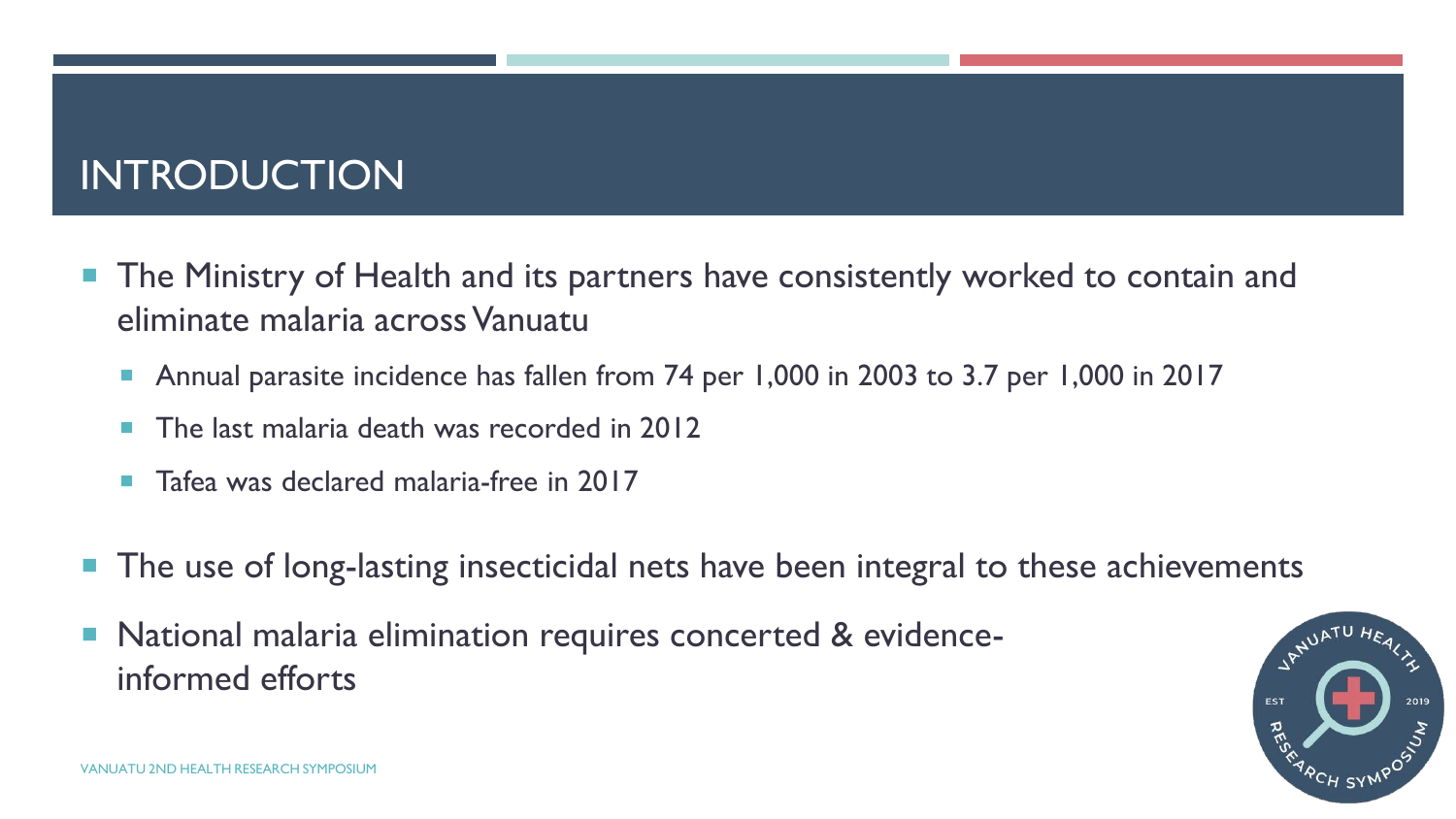#### **METHODS**

- The study utilised a multistage cluster sampling approach & multi-method digitised survey
- A survey of malaria endemic provinces with 6 foci health zones and 6 nonfoci health zones selected.
- Across November 2020, enumerators surveyed 132 villages across 12 health zones and 5 provinces
- Teams reached 1,841 households with 7,480 people residing in residents the night before the survey

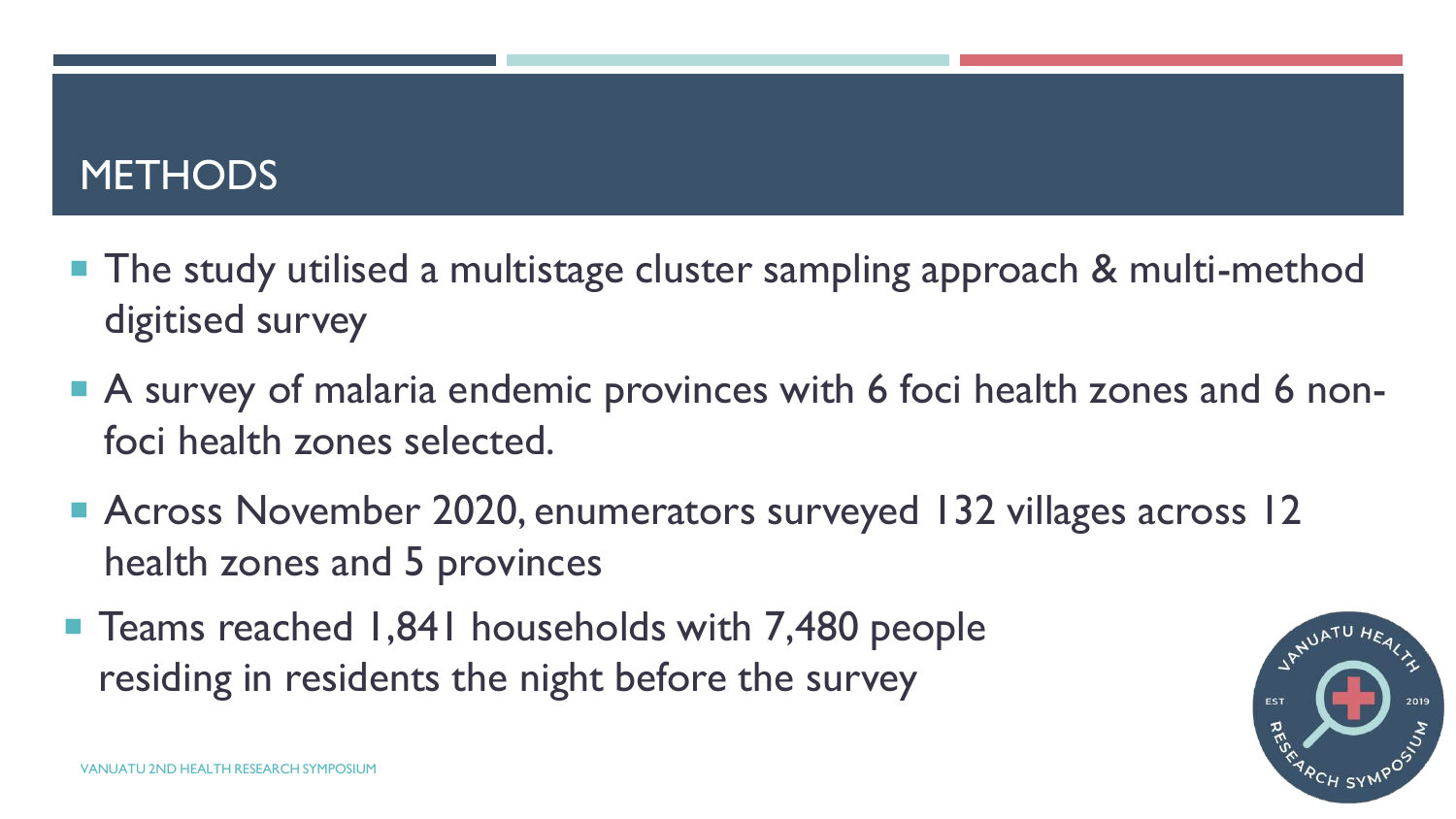#### RESULTS

- 92.07% of households had at least one long lasting insecticidal net (LLIN)
- 76.21% of households had sufficient LLINs Average of 2.83 nets
- While 68.41% of household members slept under an LLIN the night preceding the survey, rates varied with:
	- **Those residing in Shefa having lower utilisation (54.11%)**
	- Women were statistically less likely to sleep under LLINs than men
	- Children <5 had the lowest reported rate of sleeping under an LLIN
	- VANUATU 2ND HEALTH RESEARCH SYMPOSIUM Pregnant women less likely to sleep under an LLIN than men, children and other women

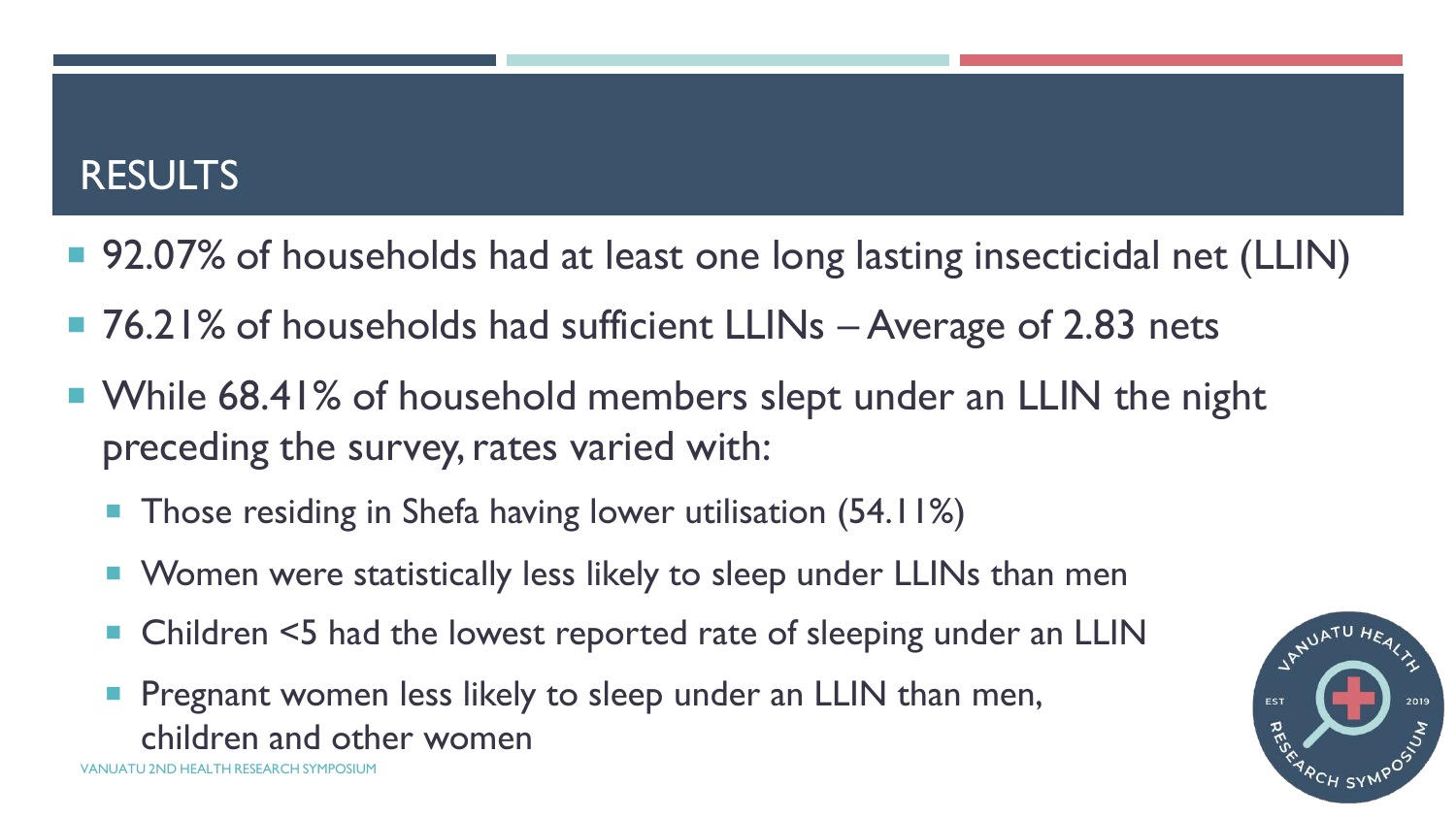### **RESULTS**



- Diverse cleaning and care practices were identified.
- Old or damaged LLINs were commonly repurposed with about a third of households never formally disposing of nets.
- However, more than half of households (58.07%) incorrectly dispose of LLINs including burning LLINs and throwing them into the bush, oceans or waterways.
	- Findings project that  $\sim$ 21,000 LLINs are incorrectly disposed of annually across Vanuatu



VANUATU 2ND HEALTH RESEARCH SYMPOSIUI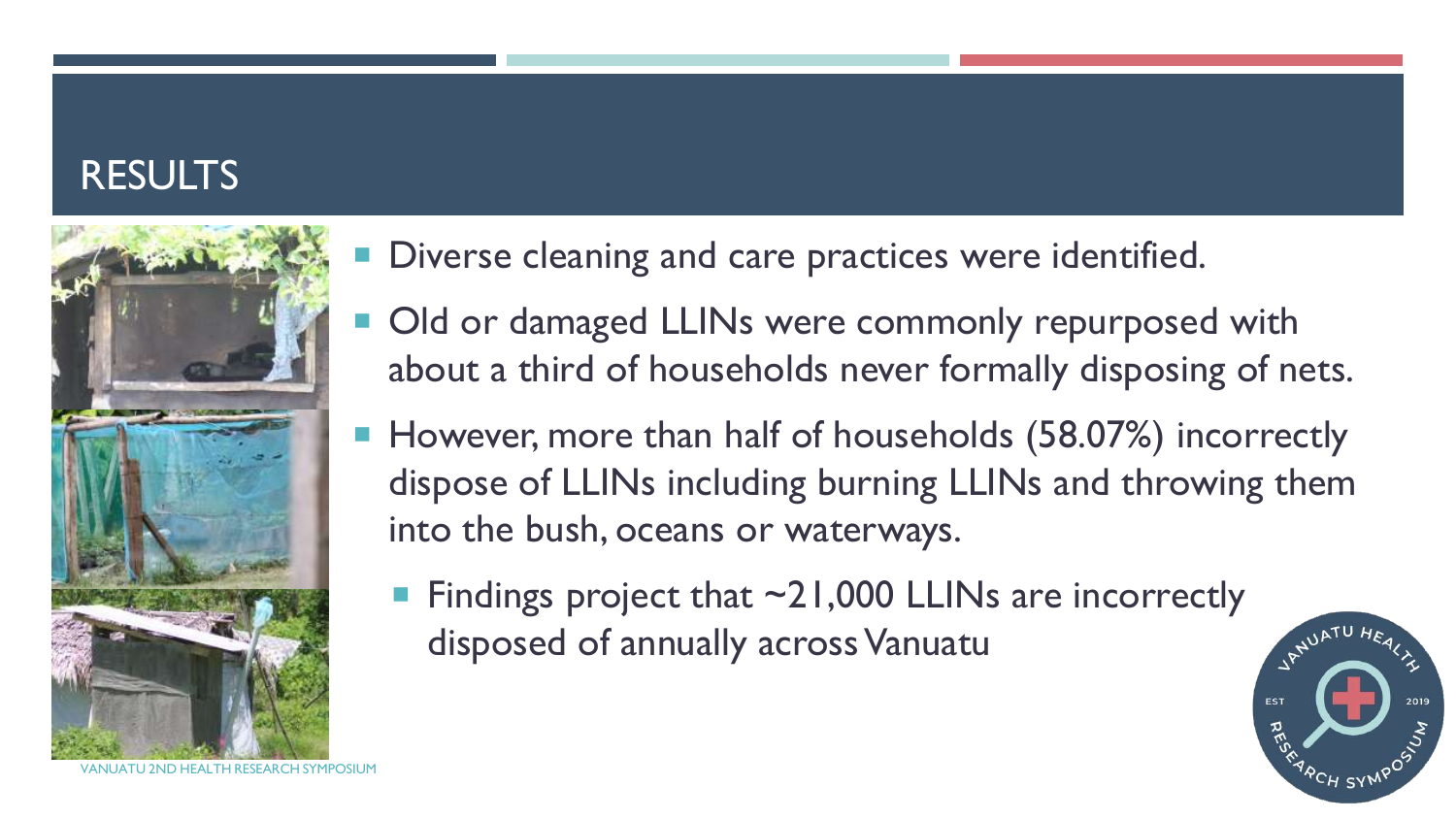### **DISCUSSION**

- **Findings demonstrate considerable success in LLIN distribution and** accompanying malaria messaging.
- More tailored efforts are needed to understand and address locale. gendered and age-based disparities in LLIN access and utilisation.
- **LLIN** care, repurposing and disposal required increased focus to ensure sustained efficacy of nets and alignment between the malaria program and Vanuatu's broader environmental concerns.

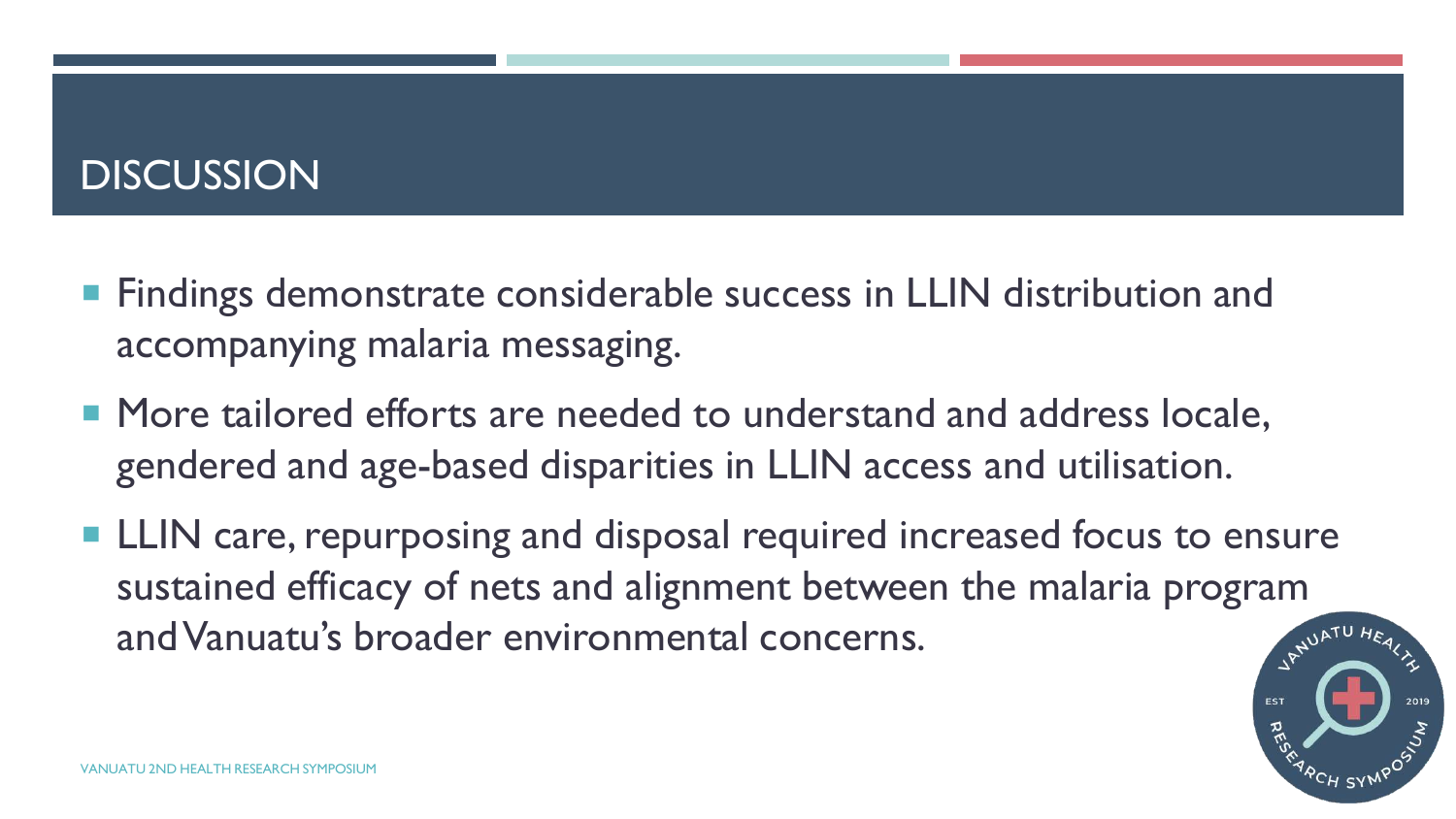#### FINAL REMARKS

- The history, approach and successes of the Vanuatu National Malaria and Other Vector Borne Diseases Control Program hold useful health systems insights.
- **Malaria elimination remains a feasible objective but is contingent on** consciously addressing inequities.
- Management the LLIN waste stream is also paramount in mitigating unintended environmental consequences.